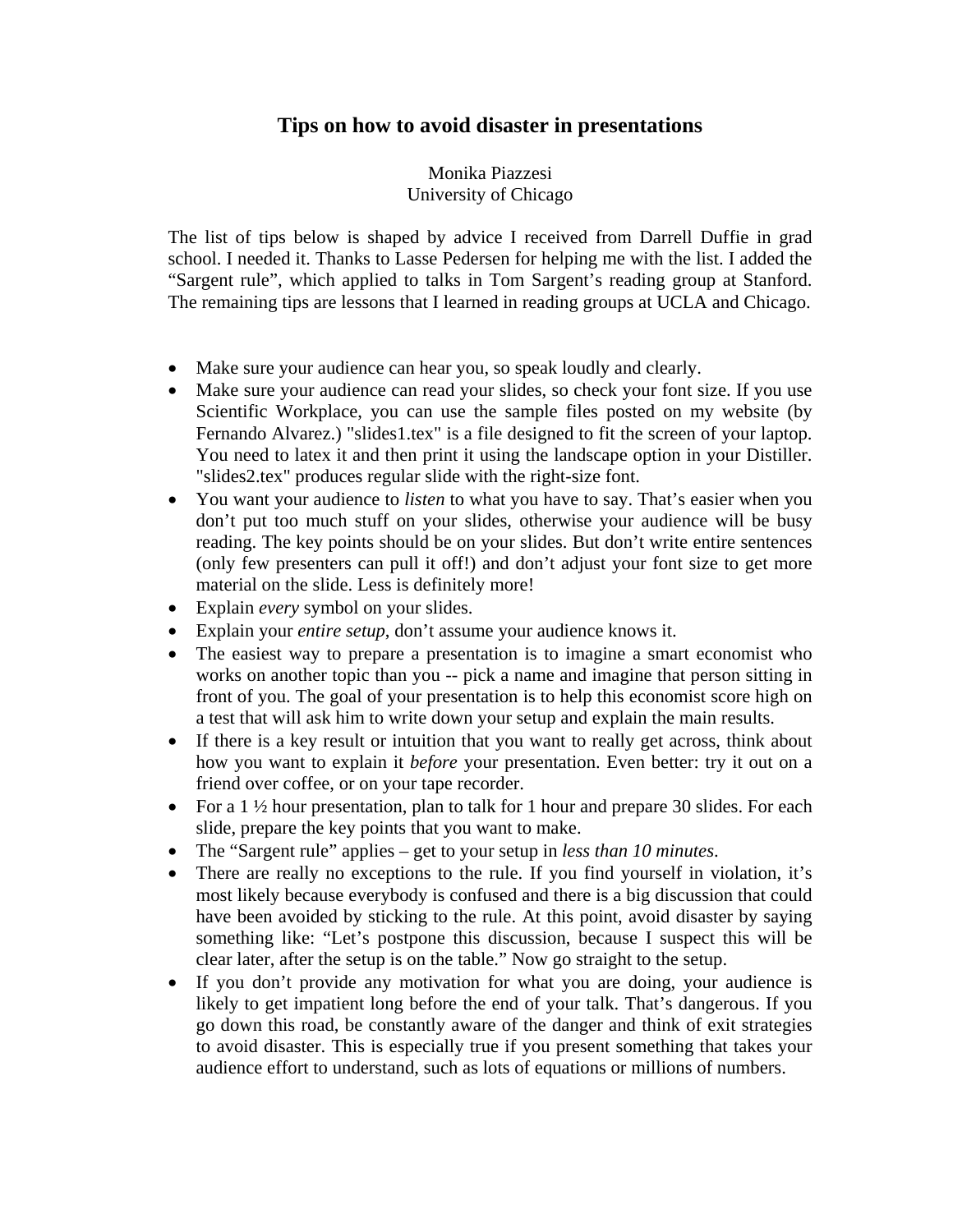- If you have little time, don't waste it by talking about related papers. Only talk about your own results, but have some slide ready with related literature  $-$  it's great if you can pull it out and put it on the overhead if you get asked about other papers. (On a Laptop, you can do this with "Beamer".)
- If you have time to talk about the literature, explain your marginal contribution and how it relates to other papers. Be positive with respect to existing literature (after all, without these papers, you probably would not have written your paper!). Say things like "The literature has done this good thing and that good thing, but it has not addressed the following issue. Addressing that issue is a very exciting next step to take because …" or you say "The existing literature has abstracted from  $\ldots$ "
- You will be tempted to put the next slide up without making a transition don't. Transitions are key. Tell the audience where you are going. Say when one subject is done and you are moving to the next subject. Say things like: "I have shown you the model. Now we are going to …" Use back references. For example, say "I told you that investors tend to buy securities on their birthdays. The way I capture that in the model is …" Summarize and keep pounding your marginal contribution, especially in job talks..
- Can you make the same point with a graph instead of symbols? If so, do it, especially towards the end of your talk, when your audience is tired.
- Many questions you will get are easy to answer and just clarify the setup for the person asking. Don't assume you are under attack.
- If you are under attack, remain calm and try not to get defensive. If your audience does not buy your argument, most likely you are doing a lousy job explaining. Try an alternative explanation. If your audience insists, this is not a disaster  $-$  go on with your talk. It's ok to disagree. After all, many were convinced that the earth is the center of the universe and they did not buy Galileo's first presentation either.
- If it's not clear to you what somebody is asking you, either formulate your own question (for example, you can start with the famous words "Let me put your question slightly differently") and answer that question, or ask the person to explain the question. Make sure you communicate with your audience. If you don't listen to your audience, disaster often results.
- If you get questions about your marginal contribution, answer them in detail. This is seminar time well spent.
- If a question goes off tangents, keep your answer short.
- There can be awkward situations, in which somebody asks something wrong (e.g., somebody asks why agents don't plan for retirement, while your model does not have a retirement period.) In this case, blame yourself (after all, you created this mess by doing a lousy job explaining.) Say "I apologize, I did not do a good job explaining the assumptions about retirement in my model." and repeat your explanation of this feature of your model.
- A common misperception is that disasters are more likely when you mention the weaknesses in your paper. Nothing could be further from the truth. Trying to hide these weaknesses (in the talk or the paper itself) makes it more likely that you'll end of in the most horrible and irreversible disaster during your presentation. Don't do it. Instead, show the audience that you are reasonable and on top of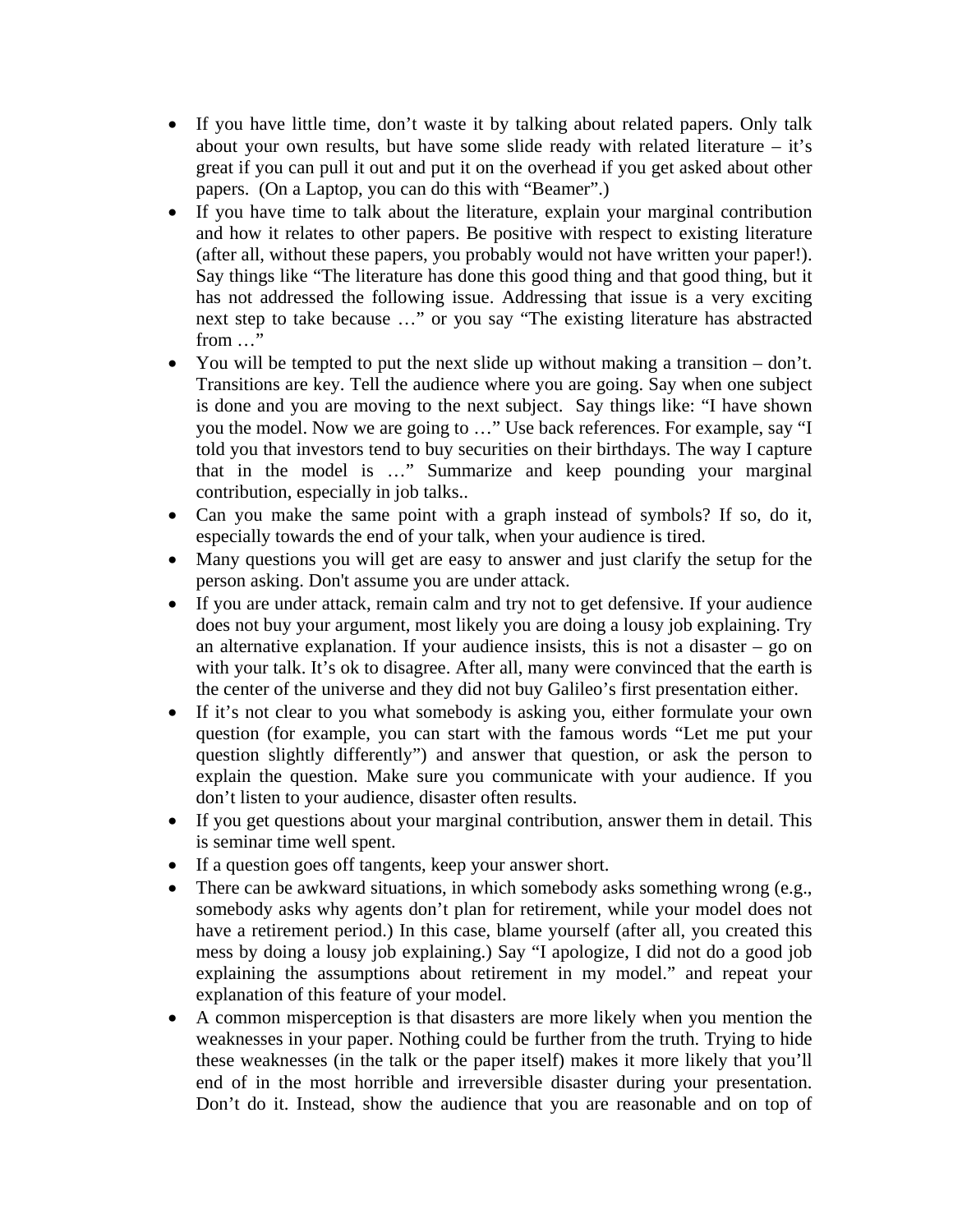things, including the counterfactual implications of your model. Talk about them openly -- your audience will respect you for it. If you find this difficult, always keep in mind that *all models are wrong* and it's the model's fault that it's wrong, *not yours*. The same is true for empirical results --- it's the data, *not you*.

- You won't be able to avoid the situation that somebody asks you a question that highlights a bad feature of your model. This is not a disaster – again, a*ll models are wrong, not just yours!* In answering questions of this type, use the principle "first the bad news, then the good news". You first admit that your model is wrong. (Do this without hesitation, because your audience needs to understand that you are a reasonable person and are aware of where your model fails. If you hesitate, disaster will happen.) So, say something like: "yes, I agree with you that the assumption that agents die deterministically at the age of 60 is counterfactual." After you are on the same page with the audience, you can now say something positive about the model, like "But I still think that the assumption is useful for my purpose, because I am mostly interested in modeling the choice of education, which is likely to be less affected by what happens at the end of life as opposed to the skill premium, which I model explicitly" (not sure whether that's right, but you get the idea.) Or you say: "The main benefit from this assumption is that I can solve for agent's saving choices in closed form." You should end in a positive note to avoid the impression that your model is useless.
- If you don't know the answer, admit it; otherwise you are likely to end up in disaster.
- If somebody finds a crucial mistake in your paper that will affect everything else you are about to say, disaster just happened. It's now time to stop the talk. Your audience will respect you more if you stop the talk and say "I am sorry but I need to fix this" than if you just go on and pretend nothing happened.
- There are some words that can annoy your audience: "Right?", "ok?" and "is this clear?" at the end of sentences; "easy", "just" and "simple" when you are explaining a difficult result. Try to stay away from these words.
- Hands etc: It's never clear where to put hands and where to look during presentations. The most natural thing for me is to put my hands in my pockets and look at the floor, at least most of the time. This looks really bad, but it works. At least it's better than some alternatives, such as looking at the ceiling, pacing (walking up and down in front of the blackboard), or gesticulating with your hands (which does not work even if you are southern European.) Try your best to stand straight with your head up. Not standing straight often signals that you are not happy with your results (and if you are not happy, you can't expect your audience to be). This will also help your audience to see your lips, which helps them to understand you.
- Stop on time or else you will create disaster at the end of your seminar. Stopping early is fine -- your audience will be thankful – but not by more than 10 min.
- It's ok to be nervous before your talk.
- Passion is highly contagious and your plan is to pass yours about your research on to the audience. This is much easier said than done – it's tough to look passionate when you are busy not to look nervous. But at least try hard to communicate to